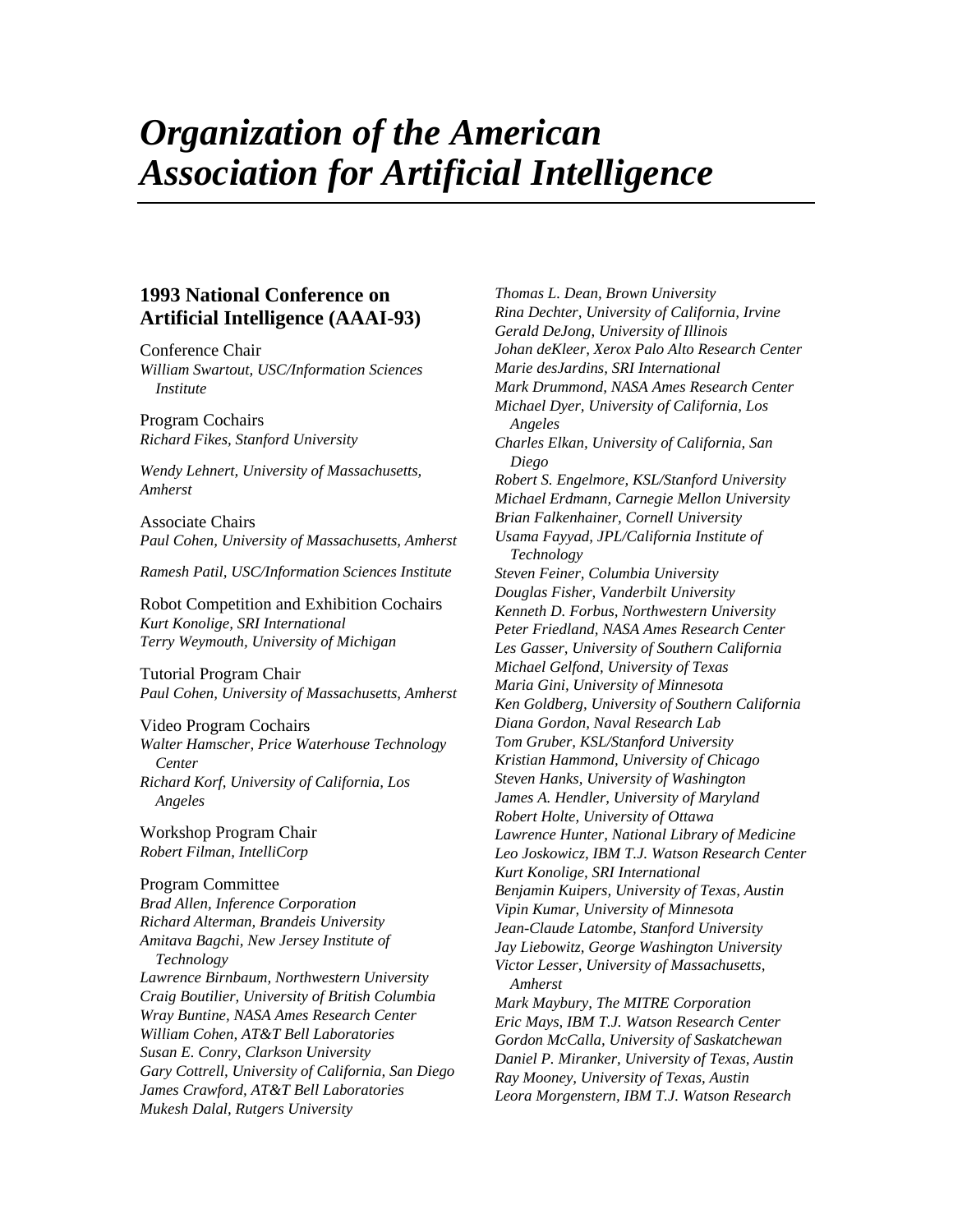#### *Center*

*Peter Patel-Schneider, AT&T Bell Laboratories Judea Pearl, University of California, Los Angeles Ed Pednault, AT&T Bell Laboratories Jean Ponce, University of Illinois David Poole, University of British Columbia Bruce Porter, University of Texas, Austin Patti Price, SRI International Lisa Rau, General Electric Research & Development Center Larry Rendell, University of Illinois Jeffrey S. Rosenschein, Hebrew University Alberto Segre, Cornell University Colleen Seifert, University of Michigan Bart Selman, AT&T Bell Laboratories David E. Smith, Rockwell Palo Alto Science Center Steven Smith, Carnegie Mellon University Mark E. Stickel, SRI International Devika Subramanian, Cornell University Ron Sun, University of Alabama Richard S. Sutton, GTE Labs Jeffrey Van Baalen, University of Wyoming Peter van Beek, University of Alberta Pascal Van Hentenryck, Brown University Ralph Weischedel, BBN Systems & Technology Daniel Weld, University of Washington Yorick Wilks, New Mexico State University Beverly Woolf, University of Massachusetts, Amherst Monte Zweben, NASA Ames Research Center*

Auxiliary Reviewers *Lloyd Greenwald Jak Kirman, Brown University Shieu-Hong Lin Ann Nicholson, Brown University*

## **AAAI Officials**

President *Patrick J. Hayes, University of Illinois*

President-Elect *Barbara Grosz, Harvard University*

Past President *Daniel G. Bobrow, Xerox Palo Alto Research Center*

Secretary-Treasurer *Norman R. Nielsen, SRI International* Councilors (through 1993) *Thomas Dietterich, Oregon State University Mark Fox, University of Toronto Barbara Hayes-Roth, Stanford University Richard Fikes, Stanford University*

Councilors (through 1994) *Jaime Carbonell, Carnegie Mellon University Paul Cohen, University of Massachusetts Elaine Kant, Schlumberger Laboratory for Computer Science Candy Sidner, Digital Equipment Corporation*

Councilors (through 1995) *Johan deKleer, Xerox Palo Alto Research Center Benjamin Kuipers, University of Texas, Austin Paul Rosenbloom, USC/Information Sciences Institute Beverly Woolf, University of Massachusetts*

### **Standing Committees**

Conference Chair *William Swartout, USC/Information Sciences Institute*

Finance Chair *Norman R. Nielsen, SRI International*

Publications Chair *Mark Fox, University of Toronto*

Scholarship Chair *Katia Sycara, Carnegie Mellon University*

Symposium Chair *James A. Hendler*

Symposium Cochair *Lynn Andrea Stein, MIT AI Laboratory*

Workshop Grants Chair *Candace Sidner, Digital Equipment Corporation*

Workshop Grants Cochair *Beverly Woolf, University of Massachusetts*

AI in Business Subgroup Liaison *Dan O'Leary, University of Southern California*

AI and the Law Subgroup Liaison *Edwina Rissland, University of Massachusetts*

AI in Medicine Subgroup Liaison *Serdar Uckun, Stanford University*